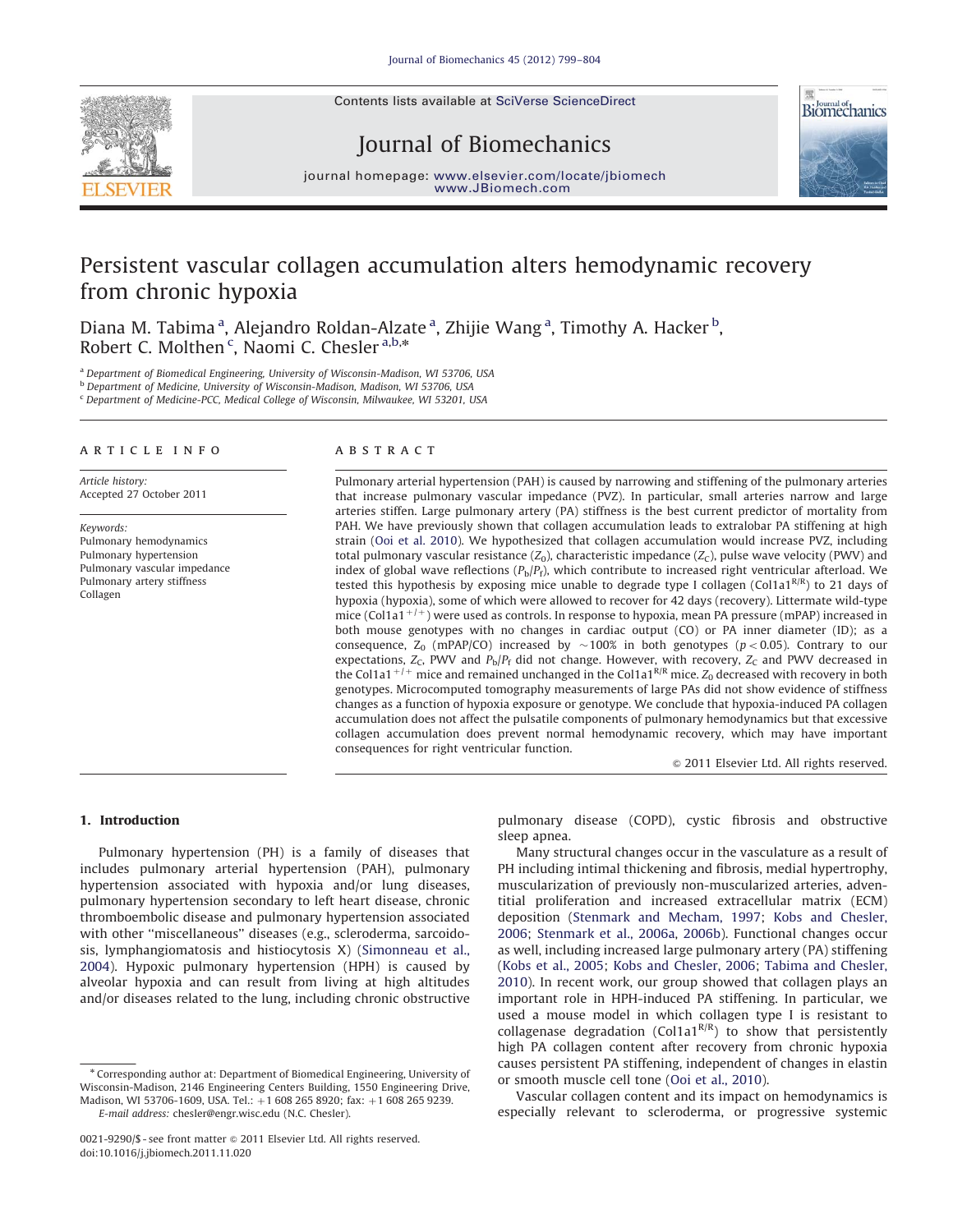sclerosis (SSc), a disease of unknown etiology characterized by overproduction of collagen throughout the body (Cotran et al., 1999). Two-thirds of patients with SSc have pathological evidence of pulmonary vascular disease (Salerni et al., 1977; Young and Mark, 1978). PAH is present in up to 33% of patients with diffuse SSc and 60% of patients with limited SSc (CREST) (Fagan and Badesch, 2002) and right ventricular failure secondary to PAH is the most common cardiac complication of SSc (Silver, 1996). Furthermore, SSc-PAH patients have an especially poor response to standard therapy, resulting in high mortality (Coghlan and Mukerjee, 2001).

The high mortality in SSc-PAH may be related to excessive collagen content in the heart and the pulmonary arteries. Arterial stiffness is an often overlooked but significant component of pulmonary vascular impedance (PVZ) or right ventricular afterload, and has been linked to right ventricular performance and dysfunction. For a recent review, see (Wang and Chesler, 2011). Also, the fact that increased extralobar PA stiffness is currently the best predictor of mortality in all types of PAH (Mahapatra et al., 2006; Gan et al., 2007; Hemnes and Champion, 2008; Hunter et al., 2008) strongly suggests that PA stiffening strongly contributes to right ventricular failure. We have previously shown that excessive PA collagen accumulation is associated with high-strain PA stiffening (Ooi et al., 2010). Here, we tested the hypothesis that excessive PA collagen accumulation increases PVZ.

To do so, we measured pulmonary artery pressure and flow waveforms in Col1a1 $<sup>R/R</sup>$  mice and littermate homozygous controls</sup>  $(Col1a1^{+/+})$  under normoxic conditions, after exposure to chronic hypoxia and after recovery from chronic hypoxia. We measured pulsatile pulmonary artery pressure and flow simultaneously in live mice in vivo, which is important because ex vivo conditions in which arterial stiffness and PVZ have been measured previously do not exactly reproduce in vivo conditions. We also measured large PA size and low-strain stiffness by microcomputed tomography in contrast filled lungs. In both genotypes, we anticipated that chronic hypoxia would increase total pulmonary vascular resistance  $(Z_0)$ , characteristic impedance  $(Z_C)$ , pulse wave velocity (PWV) and index of global wave reflections  $(P_h/P_f)$ . In the Col1a1<sup>+/+</sup> mice, we anticipated a return to normal values with recovery whereas in the Col1a1 $R/R$  mice, we anticipated persistent or further increases in  $Z_c$  and PWV associated with persistent or further increases in PA collagen content.

## 2. Methods

#### 2.1. Animal handling

Breeding pairs of Col1a1tmJae mice were obtained from Jackson Laboratory (Bar Harbor, ME). Col1a1<sup>+/+</sup> and Col1a1<sup>R/R</sup> mice with a body weight of  $23.6 \pm 2.7$  g were randomized into three groups: 63 days of normoxia (normoxia), 42 days of normoxia followed by 21 days of hypoxia (hypoxia) and 21 days of hypoxia followed by 42 days of normoxia (recovery). Mice were randomized so that the same numbers of female and male were in each group. All mice were 17–20 weeks old at the time of euthanization. Animals were housed in hypoxic (FiO<sub>2</sub> =  $10\%$  by forced nitrogen) or normoxic conditions as previously described (Ooi et al., 2010). All procedures were approved by the University of Wisconsin School of Medicine and Public Health and the Zablocki VA Medical Center Animal Care and Use Committees.

### 2.2. In vivo hemodynamic measurements

Mice were anesthetized with an intraperitoneal injection of urethane solution (2 mg/g body weight), intubated and placed on a ventilator (Harvard Apparatus, Holliston, MA) using a tidal volume of  $\sim$ 225  $\mu$ L and respiratory rate of  $\sim$ 200 breaths/min. They were then placed supine on a heated pad to maintain body temperature at 38–39  $\degree$ C. A central midline skin incision was made from the lower mandible inferior to the xiphoid process. The thoracic cavity was entered through the sternum, and the chest was carefully removed to expose the right ventricle. In order to confirm the absence of systemic hypertension, the right carotid artery was cannulated with a 1.2F catheter-tip pressure transducer (Scisense, Inc., London, Ontario, Canada) and advanced into the ascending aorta. Hydroxyethylstarch was used to restore vascular volume due to blood loss as done previously (Tabima et al., 2010).

Subsequently, the apex of the right ventricle was localized and a 1.0F pressure-tip catheter (Millar Instruments, Houston, TX) was introduced using a 20 gauge-needle. After instrumentation was established and pressure was stabilized, the catheter was advanced to the main pulmonary artery for measurement. The pressure tracing was recorded at 5 kHz on a hemodynamic workstation (Cardiovascular Engineering, Norwood, MA). The flow measurement was performed via ultrasound (Visualsonics, Toronto, Ontario, Canada) with a 30 MHz probe during catheterization and recorded with the same system. Flow was measured in the main pulmonary artery just distal to the pulmonary valve with the probe in a right parasternal long-axis orientation in the same location as the catheter. The probe was angled until the maximal velocity signal was obtained. Measurement at this point allows for better detection of the main pulmonary artery inner diameter (MPA ID), which we used to convert the flow velocity signal to volume flow rate (Q) assuming a circular orifice. The signals were visually checked for quality and recorded for later analysis.

Pressure and flow waveforms were obtained with mice ventilated with room air. After all measurements were complete, a sample of blood was extracted to measure the hematocrit (Hct).

#### 2.3. In vivo hemodynamic calculations

Pulmonary arterial flow velocity was calculated by spectral analysis of the digitized broadband Doppler audio signal. The spectral envelope was traced to provide a signal-averaged flow velocity waveform. This flow velocity waveform and the pressure waveform were signal-averaged using the ECG as a fiducial point and then processed and analyzed using custom software (Cardiovascular Engineering, Norwood, MA). Twenty consecutive cardiac cycles free of extrasystolic beats were selected and averaged.

The diameter of the main pulmonary artery was measured from leading edge to leading edge in B-mode imaging. However, because the MPA is difficult to image technically, we performed an error analysis on MPA ID. We calculated the total uncertainty as the square root of the bias squared plus the precision squared where the bias is the measurement minus the mean for a given group and the precision is provided by the manufacturer of the imaging system  $(80 \,\mu m)$ . In addition, the random error was calculated as the standard deviation divided by the square root of the number of samples (n) times 1.96, for  $n > 30$  (Taylor and Kuyatt, 1994).

PVZ was calculated using wave intensity analysis as previously described by Mitchell (Mitchell et al., 1994). Total PVR  $(Z_0)$  was calculated as mean PA pressure divided by mean flow rate (i.e., CO). Characteristic impedance  $(Z_C)$  was calculated from the ratio of the change in pressure to the change in flow in early ejection. That is,  $Z_c = \frac{dP}{dQ}$  taken prior to when Q reaches 95% of its maximum value. An assumption inherent in this calculation is that the system is free from reflections because the reflected waves do not have time to return to the proximal bed so early in the cardiac cycle (Mitchell et al., 1994).

To allow further comparison of our data with parameters commonly used in arterial function analysis, we calculated pulse wave velocity (PWV) from  $Z_C$  as  $PWV = (Z_cA/\rho)$  assuming the density of blood  $\rho = 1060 \text{ kg/m}^3$  and cross-sectional area  $A = \pi/4$  (MPA ID)<sup>2</sup>.

Finally, also based on  $Z_c$ , the pulmonary arterial pressure waveform was separated into forward ( $P_f$ ) and backward ( $P_b$ ) traveling components using the linear wave separation method (Westerhof et al., 1972). The index of global wave reflections was calculated as the ratio of the amplitude of  $P_{\rm b}$  to  $P_{\rm f.}$ 

### 2.4. Pulmonary arterial structure and function

Preparation of mouse lungs for microcomputed tomography (microCT) was performed as previously described (Vanderpool et al., 2011) in separate groups of Col1a1<sup>+/+</sup> and Col1a1<sup>R/R</sup> mice. Briefly, the PA and trachea were cannulated and the lungs ventilated with a mixture of  $15\%$  O<sub>2</sub>, 6% CO<sub>2</sub>, balance nitrogen. After rinsing with a physiological salt solution containing 5% bovine serum albumin, the rho kinase inhibitor Y-27632 was administered  $(10^{-5}$  M) to eliminate persistent hypoxic vasoconstriction and then the perfusate was replaced with perfluorooctyl bromide for vascular contrast. Three-dimensional scans were obtained at arterial pressures of 6.3, 7.4, 13.0 and 17.2 mmHg and diameter measurements of the extralobar right pulmonary artery (RPA) and left pulmonary artery (LPA) were made at each pressure as previously described (Vanderpool et al., 2011). Direct measurements of MPA diameter could not be obtained because of the position of the PA cannula. Nevertheless, to provide a second measurement of MPA diameter to complement the one obtained non-invasively, MPA diameter at a fixed pressure from microCT was estimated from Murray's Law as  $MPA = (RPA<sup>3</sup> + LPA<sup>3</sup>)<sup>1/3</sup>$ (Murray 1926).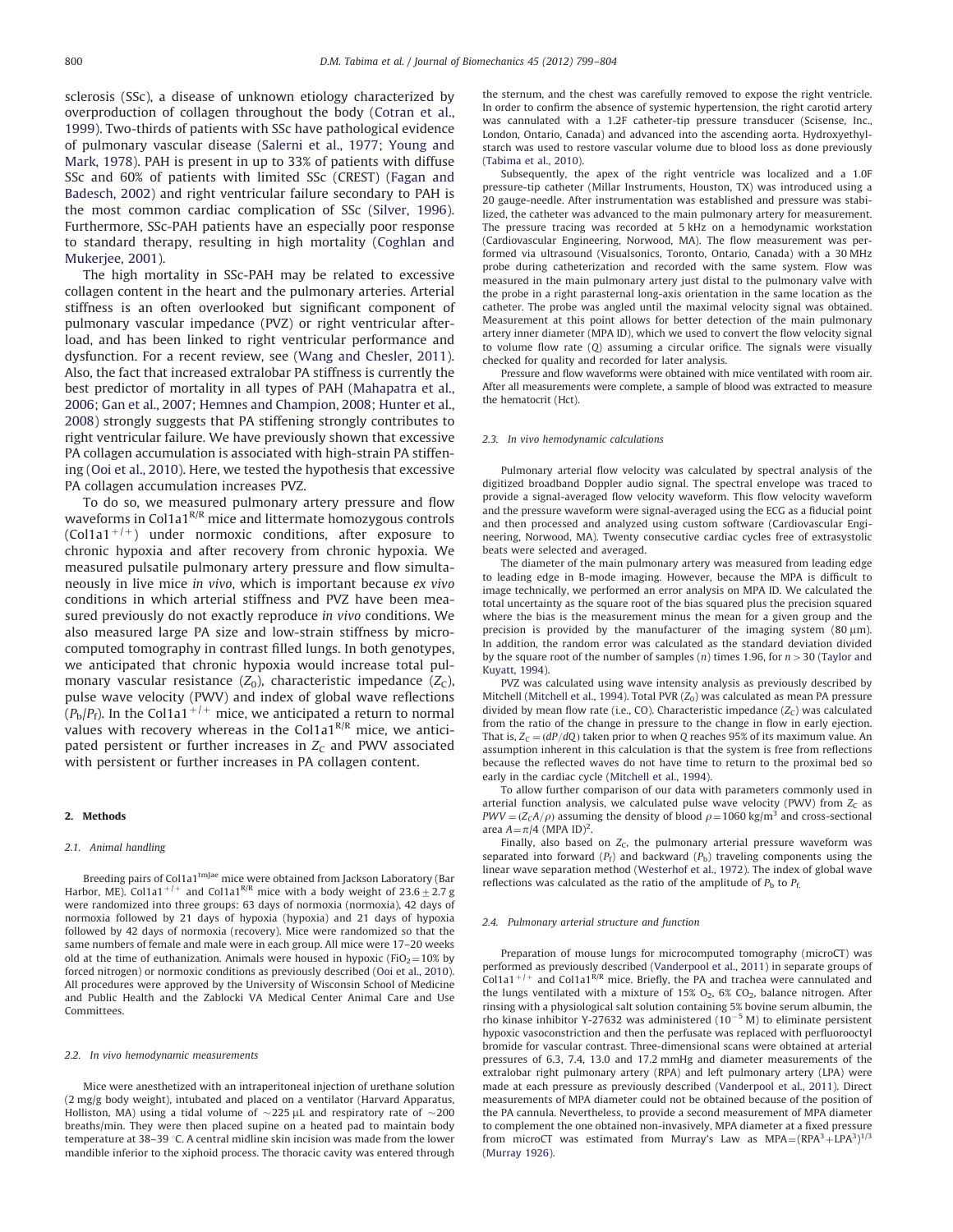Based on the microCT measurements of RPA, LPA and MPA, distensibility  $(\alpha)$ was calculated as  $\alpha = (D_p/D_0 - 1)/P$  where  $D_p$  is the luminal diameter at pressure P and  $D_0$  is the luminal diameter at the baseline pressure (here, 6.3 mmHg), assuming a linear pressure vs. diameter relationship over the range of pressures used. Also, compliance (C) was calculated as  $\alpha$  times the luminal cross-sectional area at the baseline pressure (Vanderpool et al., 2011). Note that since wall thickness cannot be measured by microCT, wall stress and elastic modulus could not be calculated.

### 2.5. Hydroxyproline assay

LPAs were homogenized for measurement of collagen content using a hydroxyproline (OHP) assay (Woessner, 1961; Edwards and O'Brien, 1980). The procedure is based on alkaline hydrolysis of proteins in the tissue homogenate and monitoring of the free hydroxyproline in hydrolysates after chromophore formation. A standard curve was generated using known amounts of trans-4 hydroxy-L-proline.

## 2.6. Statistical analysis

For each group, the significances of the overall changes in parameters with exposure were assessed using a two-way analysis of variance (ANOVA,  $P < 0.05$ ). When the ANOVA reached statistical significance, Tukey multiple comparisons were used for post hoc analysis. Data were considered significant for P-values less than 0.05. All data are presented in terms of means $\pm 1$  standard deviation. Statistical analysis was performed using R software (Foundation for Statistical Computing, USA, version 2.6.2).

# 3. Results

## 3.1. In vivo hemodynamics

In response to hypoxia, PA systolic and diastolic pressures increased in both Col1a1<sup>+/+</sup> and Col1a1<sup>R/R</sup> mice (Table 1,  $P < 0.05$ ). Mean PA pressure increased by a similar amount in each genotype ( $\sim$ 100%). Following 42 days of recovery in normoxic conditions, PA systolic and diastolic pressures of both genotypes returned toward baseline, normoxic values (Table 1). The heart rate under urethane anesthesia was unchanged for all groups except the Col1a1<sup>+/+</sup> in the recovery condition; systemic pressures in the Col1a1<sup>+/+</sup> recovery condition tended to be high as a consequence of the higher heart rate.

Neither MPA ID nor CO changed with condition in either Col1a1<sup>+/+</sup> or Col1a1<sup>R/R</sup> mice. The maximum total uncertainty in MPA ID measured non-invasively for each group 9.5% and the maximum random error for each group was 3.7%, which, when summed, is less than the standard deviation for each group  $(\sim 15\%)$ .

Hematocrit was significantly increased with hypoxia  $(P<0.0005)$  and returned close to baseline with recovery in both genotypes (Table 1).

## 3.2. Pulmonary vascular impedance

PVZ was analyzed for both genotypes for the three different exposure conditions (normoxia, hypoxia and recovery). In the Col1a1<sup>+/+</sup> mice, hypoxia increased  $Z_0$  (P < 0.005), with a return to baseline levels with recovery (Fig. 1). A similar increase occurred in the Col1a1<sup>R/R</sup> mice with hypoxia ( $P < 0.05$ ) followed by a similar return to baseline values. Hypoxia did not increase  $Z_c$ in either genotype (Fig. 2). Recovery decreased  $Z_c$  in the Col1a1<sup>+/+</sup> mice ( $p < 0.05$ ) and had no effect in the Col1a1<sup>R/R</sup> mice (Fig. 2). The effects of hypoxia and recovery on PWV were similar to the effects of hypoxia and recovery on  $Z_c$  (Fig. 3).



Fig. 1.  $Z_0$  increased significantly with hypoxia and returned close to baseline, normoxic levels with Recovery in both genotypes.  $p < 0.05$  vs. Normoxia;  $n_{p}$   $<$  0.005 vs. normoxia;  $\frac{1}{p}$   $<$  0.05 vs. hypoxia. Sample sizes for each group (normoxia, hypoxia, recovery) were for Col1a1<sup>+/+</sup>: 7, 5, 7; and for Col1a1<sup>R/R</sup>: 7, 5, 5, respectively.

## Table 1

Pulmonary arterial (PA) pressures, aortic pressures, heart rate (HR), PA inner diameter, cardiac output (CO) and hematocrit (Hct).

|                         | $Col1a1+/-$      |                 |                                  | Colla $1^{R/R}$  |                        |                                  |
|-------------------------|------------------|-----------------|----------------------------------|------------------|------------------------|----------------------------------|
|                         | Normoxia $(n=7)$ | Hypoxia $(n=5)$ | Recovery $(n=7)$                 | Normoxia $(n=7)$ | Hypoxia $(n=5)$        | Recovery $(n=5)$                 |
| PA pressure (mm Hg)     |                  |                 |                                  |                  |                        |                                  |
| Systolic                | $19 + 3$         | $31 + 5^*$      | $26 + 7$                         | $20 + 5$         | $33 + 5^*$             | $22 \pm 7^{\dagger}$             |
| <b>Diastolic</b>        | $7 + 4$          | $18 + 3$ ***    | $15 + 6^*$                       | $8 + 3$          | $20 + 5$ <sup>**</sup> | $11 + 6^{\dagger}$               |
| Mean                    | $11 + 3$         | $23 + 3$ ***    | $19 + 7^*$                       | $13 + 3$         | $25 + 5$ ***           | $15 + 6^{\dagger}$               |
| Aortic pressure (mm Hg) |                  |                 |                                  |                  |                        |                                  |
| Systolic                | $73 + 24$        | $82 + 37$       | $84 + 19$                        | $72 + 25$        | $69 + 28$              | $56 + 5$                         |
| <b>Diastolic</b>        | $24 + 11$        | $41 + 13$       | $49 + 17$                        | $20 + 14$        | $40 + 14$              | $12 + 5$                         |
| Mean                    | $39 + 5$         | $50 + 12$       | $59 + 19$                        | $35 + 6$         | $45 + 19$              | $25 + 3$                         |
| HR (bpm)                | $540 + 45$       | $562 + 47$      | $617 + 28*$                      | $540 + 48$       | $569 + 63$             | $530 + 53$                       |
| MPA inner diam. (mm)    | $1.3 + 0.2$      | $1.3 + 0.2$     | $1.4 + 0.1$                      | $1.3 + 0.2$      | $1.4 + 0.2$            | $1.4 + 0.1$                      |
| CO (ml/min)             | $11 \pm 3$       | $9 + 2$         | $11 + 2$                         | $10 + 3$         | $12 \pm 5$             | $9 + 3$                          |
| $Hct (-)$               | $60 + 6$         | $81 + 5***$     | $51 + 4^{\dagger\dagger\dagger}$ | $56 + 4$         | $85 + 4***$            | $57 + 7^{\dagger\dagger\dagger}$ |
|                         |                  |                 |                                  |                  |                        |                                  |

 $p < 0.05$  vs. normoxia.

 $p < 0.005$  vs. normoxia.

\*\*\*  $p < 0.0005$  vs. normoxia.

 $p < 0.05$  vs. hypoxia.

 $\overrightarrow{p}$  = 0.0005 vs. hypoxia.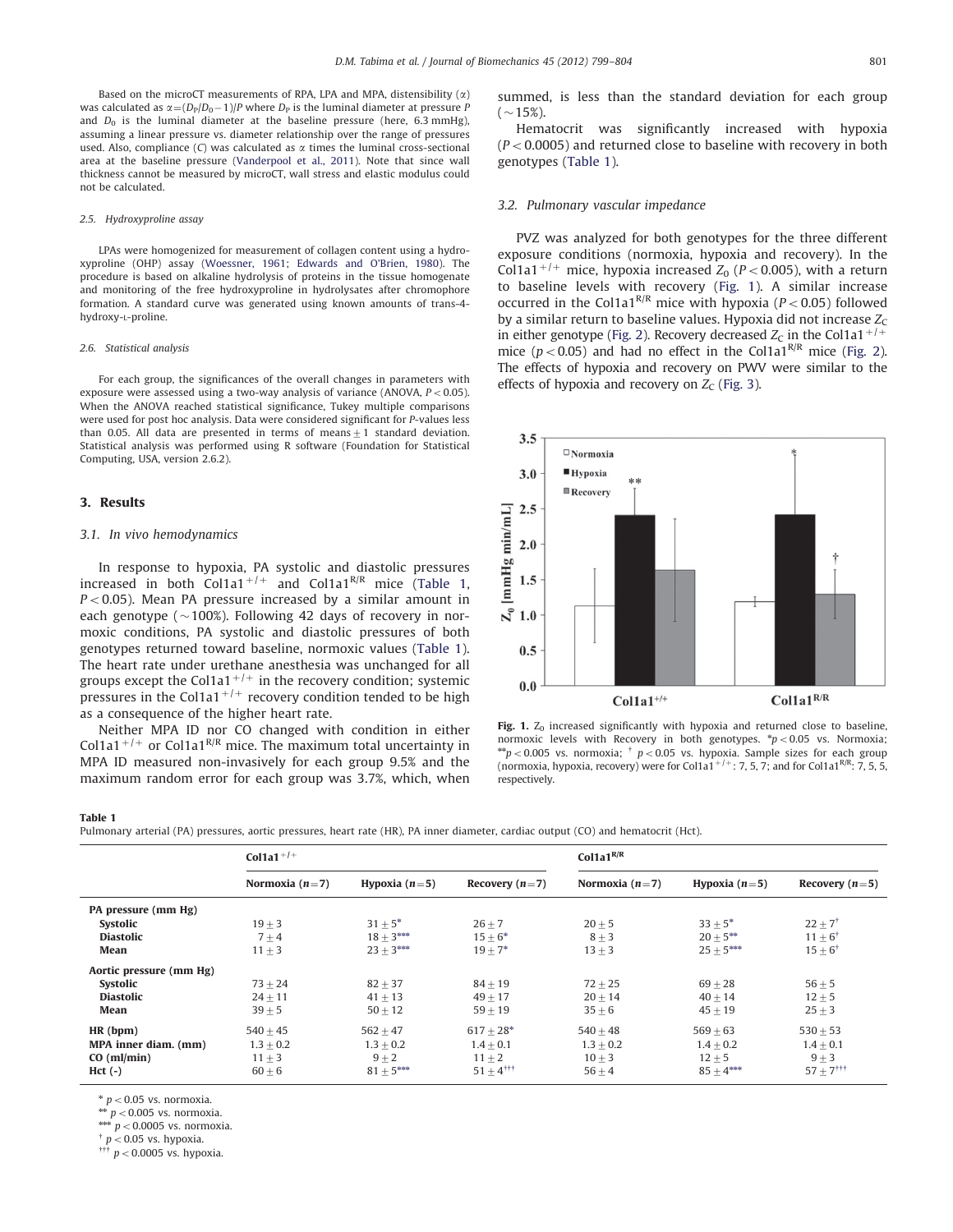

Fig. 2.  $Z_c$  did not increase with hypoxia in either genotype but did decrease with recovery in the Col1a1<sup>+/+</sup> mice.  $^{*}p$  < 0.05 vs. normoxia. Sample sizes for each group (normoxia, hypoxia, recovery) were for Col1a1 $^{+/+}$ : 7, 5, 7; and for Col1a1 $R/R$ : 7, 5, 5, respectively.



Fig. 3. PWV did not increase with hypoxia in either genotype but did decrease with recovery in the Col1a1<sup>+/+</sup> mice.  $^{*}p$  < 0.05 vs. normoxia;  $^{*}p$  < 0.05 vs. hypoxia. Sample sizes for each group (normoxia, hypoxia, recovery) were for Col1a1<sup>+/+</sup>: 7, 5, 7; and for Col1a1<sup>R/R</sup>: 7, 5, 5, respectively.

The global index of wave reflection calculated as  $P_{\rm b}/P_{\rm f}$  was not affected by hypoxia or recovery in either Col1a1<sup>+/+</sup> or Col1a1<sup>R/R</sup> mice (Fig. 4).

# 3.3. Pulmonary vascular structure and function

At a constant pressure of 17.2 mmHg, the inner diameters of the RPA, LPA and MPA did not change with hypoxia or recovery for either genotype (Table 2). The RPA and MPA tended to be smaller in the Col1a1 $R/R$  mice but the difference was not significant. Also, neither distensibility nor compliance changed with either hypoxia or recovery in either mouse type over the pressure range tested: 6.3–17.2 mmHg (Table 2).

## 3.4. Collagen content

Collagen content of Col1a1<sup>+/+</sup> and Col1a1<sup>R/R</sup> PAs increased with hypoxia, although the changes only reached significance in the Col1a1<sup>+/+</sup> mice ( $p$  < 0.05). After recovery, the collagen content of the Col1a1<sup>+/+</sup> PAs returned to baseline levels, whereas in the Col1a1<sup>R/R</sup> PAs it continued to increase ( $p < 0.005$  vs. normoxia) (Fig. 5).



Fig. 4. Global index of wave reflection  $(P_b/P_f)$  did not change with hypoxia or recovery in either genotype. Sample sizes for each group (normoxia, hypoxia, recovery) were for Col1a1<sup>+/+</sup>: 7, 5, 7; and for Col1a1<sup>R/R</sup>: 7, 5, 5, respectively.

## 4. Discussion

The present study demonstrates that 21 days of hypoxia significantly increased  $Z_0$  and collagen content in extralobar pulmonary arteries, but did not change  $Z_c$ , PWV or  $P_b/P_f$ . Recovery from hypoxia led to decreases in  $Z_c$  and PWV below baseline values, and a return of  $Z_0$  to baseline values, in wild type mice. However, in mice with impaired degradation of collagen type I,  $Z_c$  and PWV did not decrease with recovery despite a return to baseline  $Z_0$  values. Below, we discuss these novel findings in relation to their implications for pulsatile pulmonary hemodynamics and RV afterload changes in pulmonary hypertension.

Measurements of pulmonary arterial pressure in vivo indicate the development of pulmonary hypertension with 21 days of hypoxia in both Col1a1<sup>+/+</sup> and Col1a1<sup>R/R</sup> mice as shown with other types of mice by our group and others (Faber et al., 2007; Weissmann et al., 2009; Tabima et al., 2010). Despite a congenital difference in collagen type I metabolism, 17–20 week-old Col1a1<sup>+/+</sup> and Col1a1<sup>R/R</sup> mice showed no differences in systolic, diastolic or mean pressures or degree of pulmonary hypertension in response to hypoxia (Table 1). Chronic hypoxia led to a slight increase in aortic pressure, the recovery from which was more complete in Col1a1<sup>R/R</sup> mice (Table 1). As a consequence, while  $Z_0$ (mPAP/CO) decreased more with recovery in the Col1a1<sup>R/R</sup> mice than in the Col1a1<sup>+/+</sup> mice (Fig. 1), this finding may be an artifact of the lower aortic pressures in the Col1a1 $R/R$  mice. In isolated, ventilated, perfused lung studies using these groups of mice subjected to the same environmental conditions, the decrease in PVR (mPAP minus left atrial pressure divided by CO) with recovery was less dramatic in the Col1a1 $R/R$  mice compared to Col1a1<sup>+/+</sup> mice (unpublished observations).

However, both  $Z_0$  and PVR reflect only the steady, timeaveraged components of the pulmonary pressure and flow. A more detailed and global characterization of pulmonary arterial function is the pulmonary vascular impedance, which is affected by the pulsatile, instantaneous as well as the steady, timeaveraged components of the pulmonary pressure-flow relationship. As a consequence, PVZ gives information about the effects of wave propagation and reflection. PVZ can be obtained from a spectral analysis of the pulmonary arterial pressure and flow waveforms in the frequency domain or by wave intensity analysis in the time domain. One of the advantages of wave intensity analysis for analyzing PVZ, in contrast to spectral analysis, is that it requires little computation and does not assume the system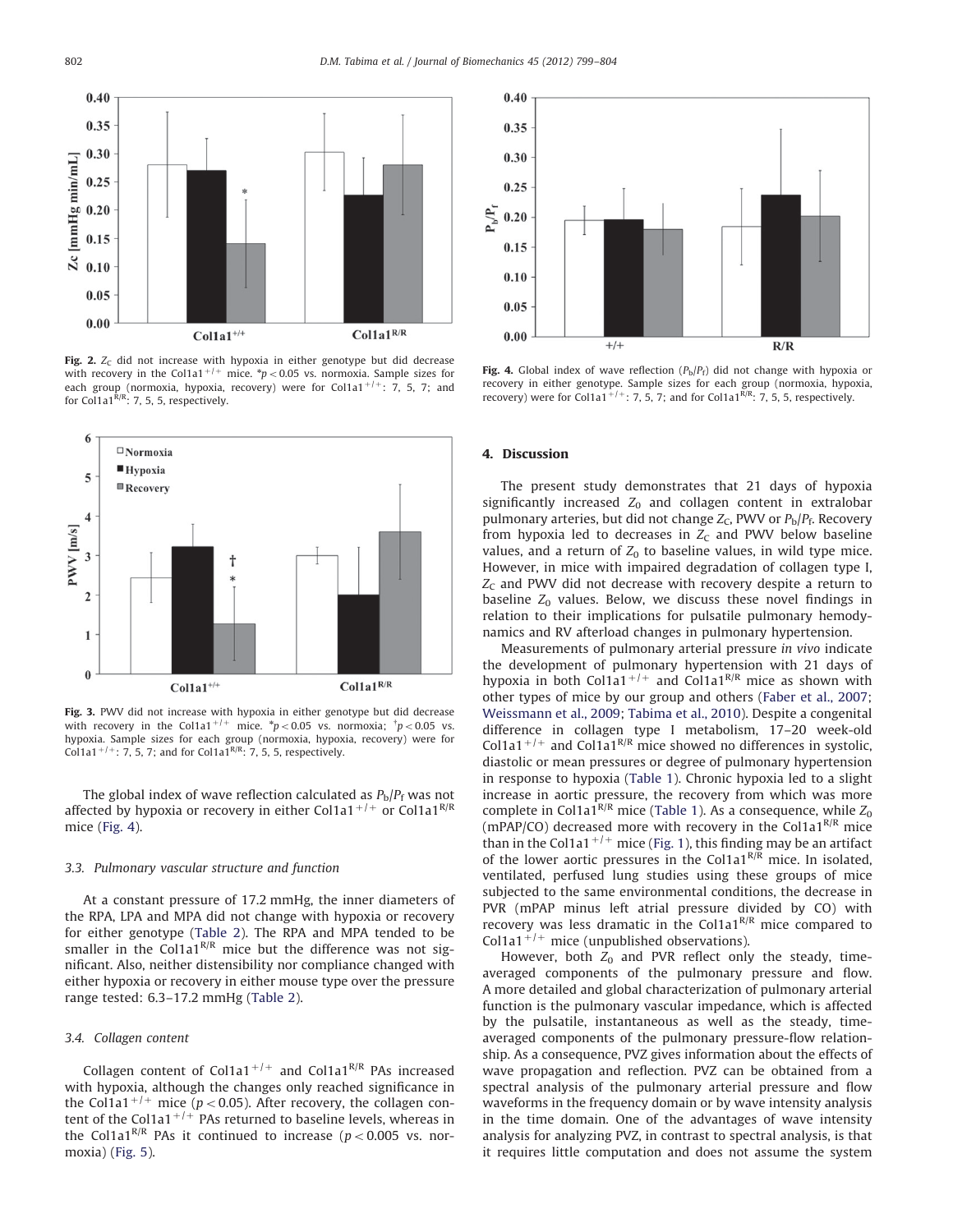### Table 2

Right and left extralobar PA inner diameter (RPA and LPA, respectively) measured by microCT at a perfusion pressure of 17.2 mmHg and main PA (MPA) inner diameter computed from these by Murray's Law. Distensibility  $(\alpha)$  and compliance (C) for RPA, LPA and MPA over the pressure range 6.3–17.2 mmHg.

|                                                                                                 | $Collaa^{+/+}$                                       |                                                       |                                                       | Colla $1^{R/R}$                                        |                                                       |                                                       |
|-------------------------------------------------------------------------------------------------|------------------------------------------------------|-------------------------------------------------------|-------------------------------------------------------|--------------------------------------------------------|-------------------------------------------------------|-------------------------------------------------------|
|                                                                                                 | Normoxia $(n=3)$                                     | Hypoxia $(n=5)$                                       | Recovery $(n=5)$                                      | Normoxia $(n=4)$                                       | Hypoxia $(n=5)$                                       | Recovery $(n=4)$                                      |
| ID                                                                                              |                                                      |                                                       |                                                       |                                                        |                                                       |                                                       |
| $RPA$ (mm)                                                                                      | $1.29 + 0.31$                                        | $1.26 + 0.17$                                         | $1.31 + 0.21$                                         | $1.04 + 0.07$                                          | $1.10 + 0.07$                                         | $1.17 + 0.04$                                         |
| $LPA$ (mm)                                                                                      | $0.92 + 0.16$                                        | $0.90 + 0.11$                                         | $0.94 + 0.15$                                         | $0.85 + 0.05$                                          | $0.80 + 0.09$                                         | $0.86 + 0.04$                                         |
| $MPA$ (mm)                                                                                      | $1.43 + 0.32$                                        | $1.39 + 0.18$                                         | $1.46 + 0.23$                                         | $1.20 + 0.08$                                          | $1.23 + 0.09$                                         | $1.31 + 0.05$                                         |
| α                                                                                               |                                                      |                                                       |                                                       |                                                        |                                                       |                                                       |
| RPA(1/mmHg)                                                                                     | $0.030 + 0.008$                                      | $0.020 + 0.001$                                       | $0.030 + 0.010$                                       | $0.020 + 0.004$                                        | $0.020 + 0.005$                                       | $0.025 + 0.004$                                       |
| LPA(1/mmHg)                                                                                     | $0.030 + 0.005$                                      | $0.020 + 0.007$                                       | $0.030 + 0.009$                                       | $0.020 + 0.003$                                        | $0.020 + 0.010$                                       | $0.020 + 0.004$                                       |
| MPA(1/mmHg)                                                                                     | $0.032 + 0.007$                                      | $0.016 + 0.08$                                        | $0.030 + 0.05$                                        | $0.020 + 0.003$                                        | $0.030 + 0.005$                                       | $0.020 + 0.004$                                       |
| C                                                                                               |                                                      |                                                       |                                                       |                                                        |                                                       |                                                       |
| $RPA$ (mm <sup>2</sup> /mmHg)<br>$LPA$ (mm <sup>2</sup> /mmHg)<br>$MPA$ (mm <sup>2</sup> /mmHg) | $0.016 + 0.005$<br>$0.008 + 0.002$<br>$0.022 + 0.01$ | $0.015 + 0.006$<br>$0.007 + 0.002$<br>$0.011 + 0.007$ | $0.024 + 0.017$<br>$0.012 + 0.008$<br>$0.016 + 0.003$ | $0.009 + 0.002$<br>$0.006 + 0.002$<br>$0.012 + 0.0015$ | $0.008 + 0.002$<br>$0.004 + 0.002$<br>$0.017 + 0.001$ | $0.013 + 0.001$<br>$0.007 + 0.001$<br>$0.014 + 0.002$ |



Fig. 5. Extralobar PA collagen content increased with hypoxia in the Col1a1<sup>+/+</sup> mice and increased further with recovery in the Col1a1<sup>R/R</sup> mice as measured via hydroxyproline (OHP) content.  $np < 0.05$  vs. normoxia,  $^{* \nmid p} < 0.005$  vs. normoxia. Sample sizes for each group (normoxia, hypoxia, recovery) were for Col1a1<sup>+/+</sup>: 8, 5, 7; and for Col1a1 $\overline{R/R}$ : 9, 4, 5, respectively.

is at steady-state (Milnor, 1989). To our knowledge, ours are the first reported in vivo measurements of PVZ in mice.

From PVZ,  $P_{b}/P_{f}$ ,  $Z_{C}$  and PWV can be computed. Whereas  $P_{b}/P_{f}$ reflects global pulmonary arterial function and thus is more sensitive to intermediate and distal arterial structure and function,  $Z_c$  and PWV are typically assumed to be determined by proximal arterial structure and function. For a single, linearly elastic, homogeneous, thin-walled cylindrical artery with no wave reflections,  $Z_C$  can be defined as  $Z_C = \sqrt{(\rho E h / 2\pi^2 r^5)}$  where E, h and  $r$  are the arterial elastic modulus, wall thickness and luminal radius, respectively, and  $\rho$  is the density of blood (Milnor et al., 1969).

Thus, subject to these assumptions, a decrease in  $Z_c$  is caused by an increase in PA diameter and/or decrease in PA stiffness, with diameter increases having a stronger impact. Alternatively, if  $Z<sub>C</sub>$  is calculated from waves in which reflections are present, then increases in  $Z_c$  and PWV depend on intermediate and distal arterial function as well as proximal arterial function. We saw no evidence of large wave reflections in our pressure and flow rate waveforms in early systole but we cannot rule out small wave reflections from the intermediate or distal vasculature. Changes to the intermediate and distal vasculature that would decrease  $Z_C$  and PWV would include increases in diameter and decreases in stiffness.

In both Col1a1<sup>+/+</sup> and Col1a1<sup>R/R</sup> mice, 21 days of hypoxia had no effect on  $Z_c$ , PWV or  $P_b/P_f$ . In previous isolated, ventilated, perfused lung studies on C57BL6 mice, our group has shown that 10 days of hypoxia decreases  $Z_c$  because of a greater increase in diameter than stiffness (Tuchscherer et al., 2007). It is difficult to compare these results to in vivo results, however, because the perfusate used in the isolated, ventilated perfused lung preparation has a 3-fold lower viscosity than blood with normal hematocrit, the mean flow rate is 3-fold lower than CO measured in vivo and the highest frequency used in the calculation of  $Z_c$ ex vivo is 5-fold lower than in vivo. Indeed, these limitations of the isolated, ventilated, perfused lung preparation motivated the current measurements of PVZ in mice in vivo.

Interestingly, in Col1a1<sup>+/+</sup> mice,  $Z_C$  and PWV decreased below baseline levels with recovery from hypoxia, which was unexpected. Since PVZ reflects RV afterload, these decreases in PVZ could be considered an improvement in hemodynamics. Physiologically, there is a precedent for improved hemodynamics after exposure to hypoxia. The benefits of exercise training at altitude are well known (Saunders et al., 2009); perhaps even without exercise training, mice adapt to chronic hypoxia in ways that improve pulsatile pulmonary hemodynamics compared to baseline after recovery.

Regardless of the mechanisms of these improved hemodynamics, if the response of Col1a1<sup>+/+</sup> mice to hypoxia and recovery is normal, then the responses of Col1a1 $R/R$  mice can be considered abnormal, and dependent on vascular collagen content. Thus, the constancy of  $Z_c$  and PWV from hypoxia to recovery in the Col1a1 $R/R$  mice may reflect impaired pulmonary vascular remodeling due to excessive collagen accumulation, the specific features of which remain to be elucidated.

It is important to note a few limitations of this study. We previously demonstrated large PA stiffening by isolated vessel experiments in Col1a1<sup>+/+</sup> and Col1a1<sup>R/R</sup> mice after only 10 days of hypoxia (Ooi et al., 2010). However, simultaneous studies in C57BL6 mice showed relatively mild remodeling in the pulmonary arteries as measured by microCT after 10 days of hypoxia (Vanderpool et al., 2011). Therefore, in this study we lengthened the hypoxia exposure. Yet, even this longer exposure time did not lead to PA stiffening measurable by our microCT techniques, which we now suspect is related to the relatively low pressures used. Also, our previous tests demonstrated nearly complete pressure recovery after 32 days. Therefore, we shortened the recovery time in these studies. We acknowledge that changing the hypoxia and recovery times makes comparison to our prior work difficult and leaves us without direct evidence of large PA